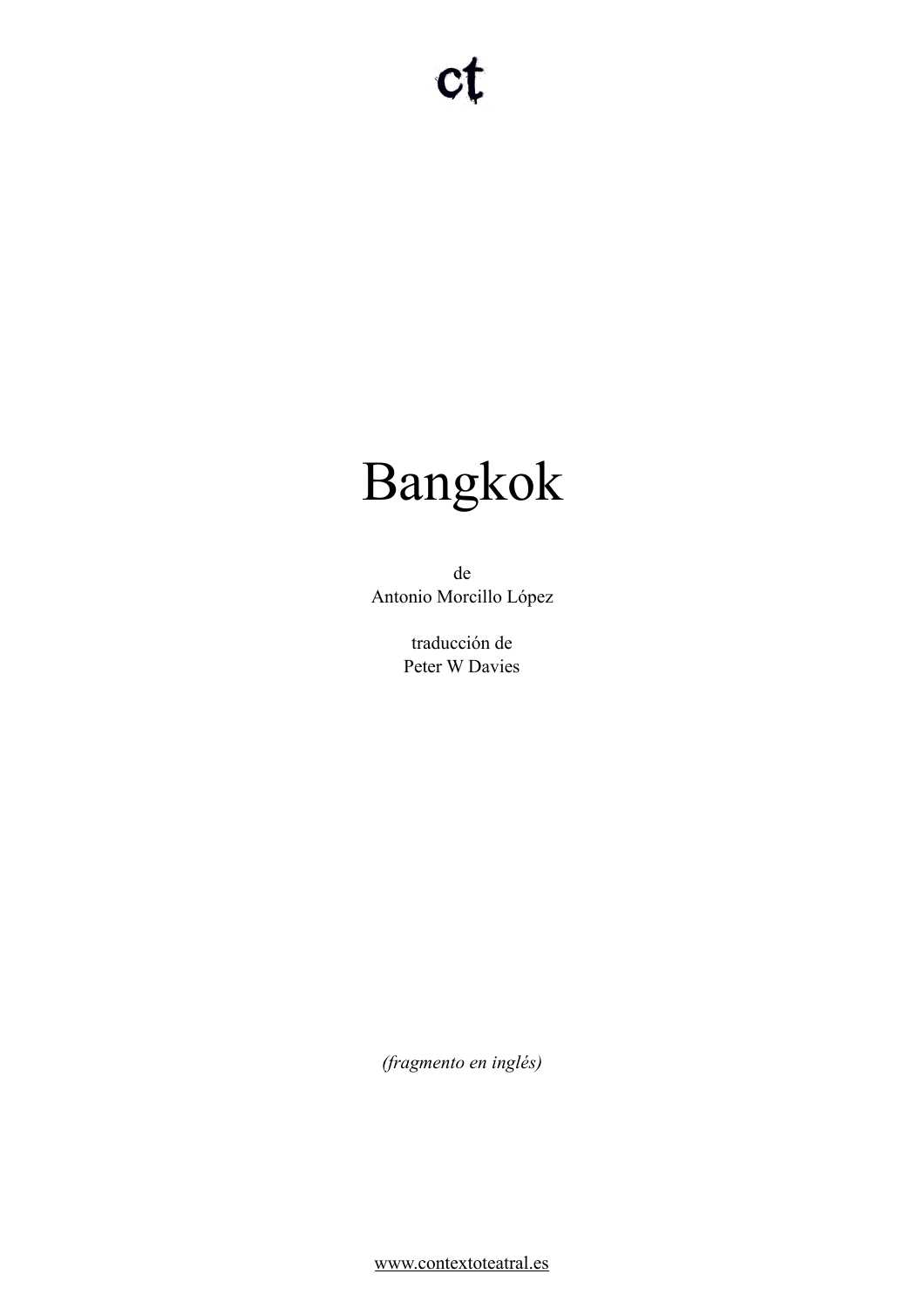# CAST OF CHARACTERS

SECURITY GUARD: *Thirty-four years old*  TRAVELLER: *Sixty-eight years old* 

The action takes place somewhere in Spain.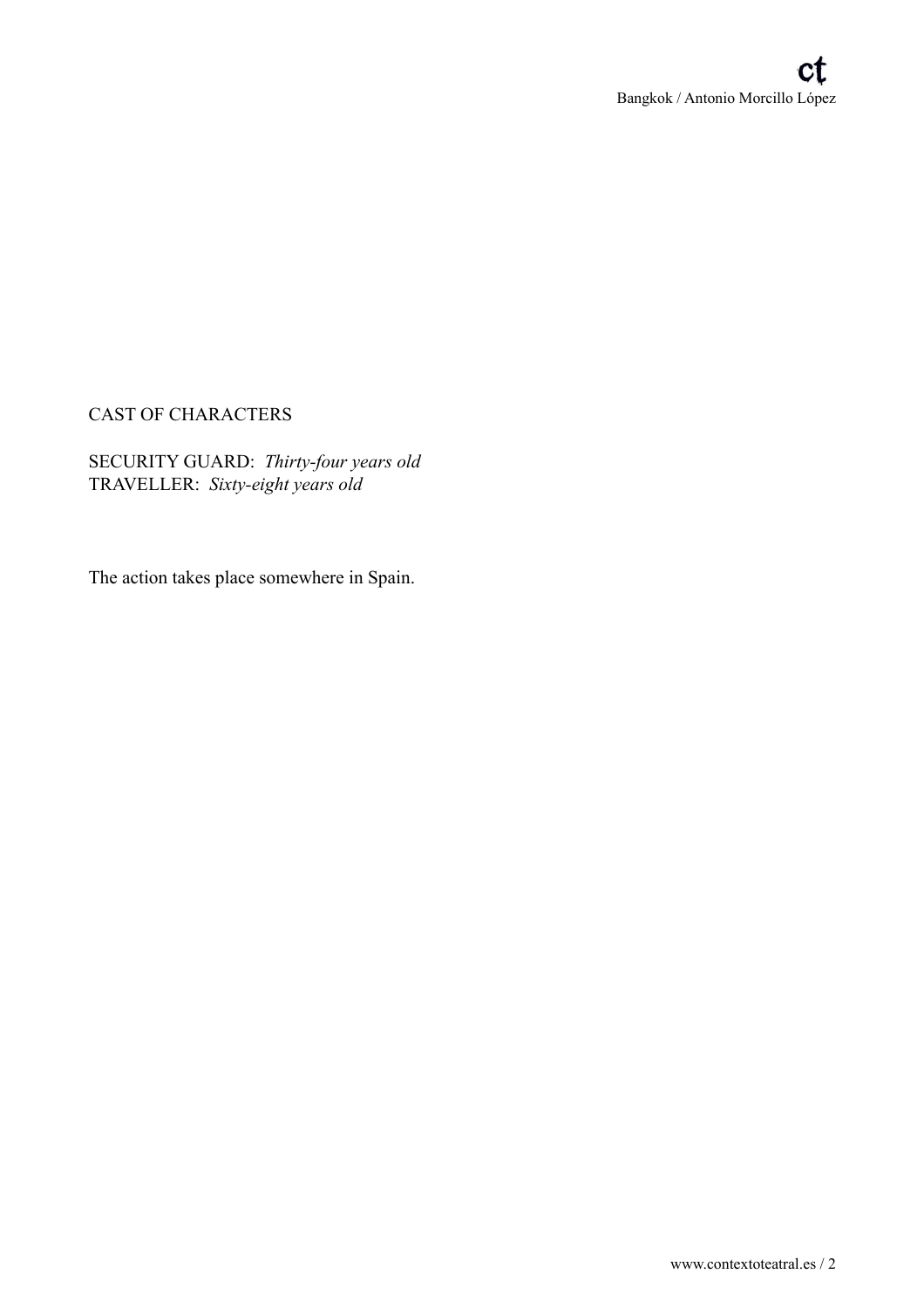*An empty airport terminal with long rows of seats. Behind them large windows filter the light of a sunny day. Outside, a hooded falcon flies majestically. A standing traveller watches it, his back to the audience. Next to him stands a wheeled suitcase. On top of the suitcase, there is a light brown coat, neatly folded. Shortly afterwards a security guard appears. He is surprised to see the traveller. After looking in his direction, he continues to observe the figure of the traveller curiously. The guard is wearing a falconry glove on his left hand. The traveller continues to watch the flight of the falcon in silence until it suddenly disappears out of view.* 

SECURITY GUARD What are you doing here?

TRAVELLER Me? I'm waiting.

SECURITY GUARD Waiting? What are you waiting for?

TRAVELLER My plane.

 *Silence.* 

SECURITY GUARD I'm sorry but I can't let you stay in the airport. It's not allowed.

TRAVELLER I don't want to stay in the airport.

SECURITY GUARD I'd be fired.

TRAVELLER I'm telling you that I don't want to sleep in the airport. I want to go to Bangkok.

SECURITY GUARD Bangkok?

TRAVELLER Bangkok. Thailand. Scheduled departure at 2pm. Sunrisefly

SECURITY GUARD Sunrisefly?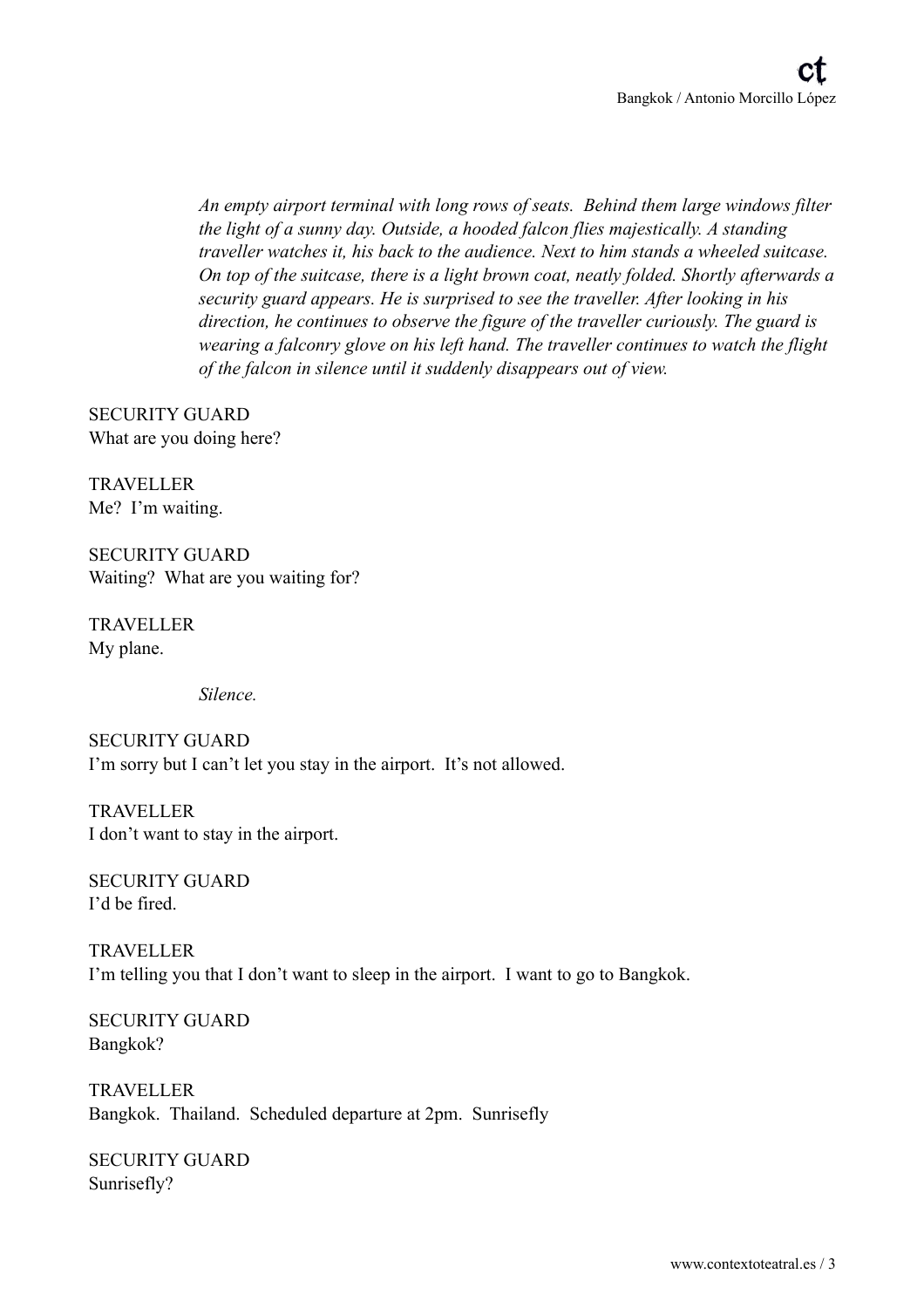TRAVELLER Why aren't the screens on? Why isn't there anybody around?

 *Silence.* 

SECURITY GUARD May I see your boarding pass?

TRAVELLER Of course.

> *The traveller looks in one of the coat pockets, removes a scrap of paper and hands it over. The guard reads it carefully.*

SECURITY GUARD Where did you get this?

TRAVELLER From the Internet. (*Pause)* What's the matter? Is there some kind of problem?

SECURITY GUARD How much did you pay for your ticket?

TRAVELLER One thousand five hundred euros return. With a hotel included.

SECURITY GUARD What a bargain!

TRAVELLER With breakfast as well.

SECURITY GUARD Right. Scrambled eggs, bacon and chocolate croissants. Now listen…

TRAVELLER Why are you wearing that glove?

SECURITY GUARD For the falcons.

TRAVELLER Falcons? What falcons?

## SECURITY GUARD

The falcons that we have in the airport. *(Pause)* A lot of people don't know it but falcons are essential for good air traffic control. Can you hear the little bustards? Really annoying birds with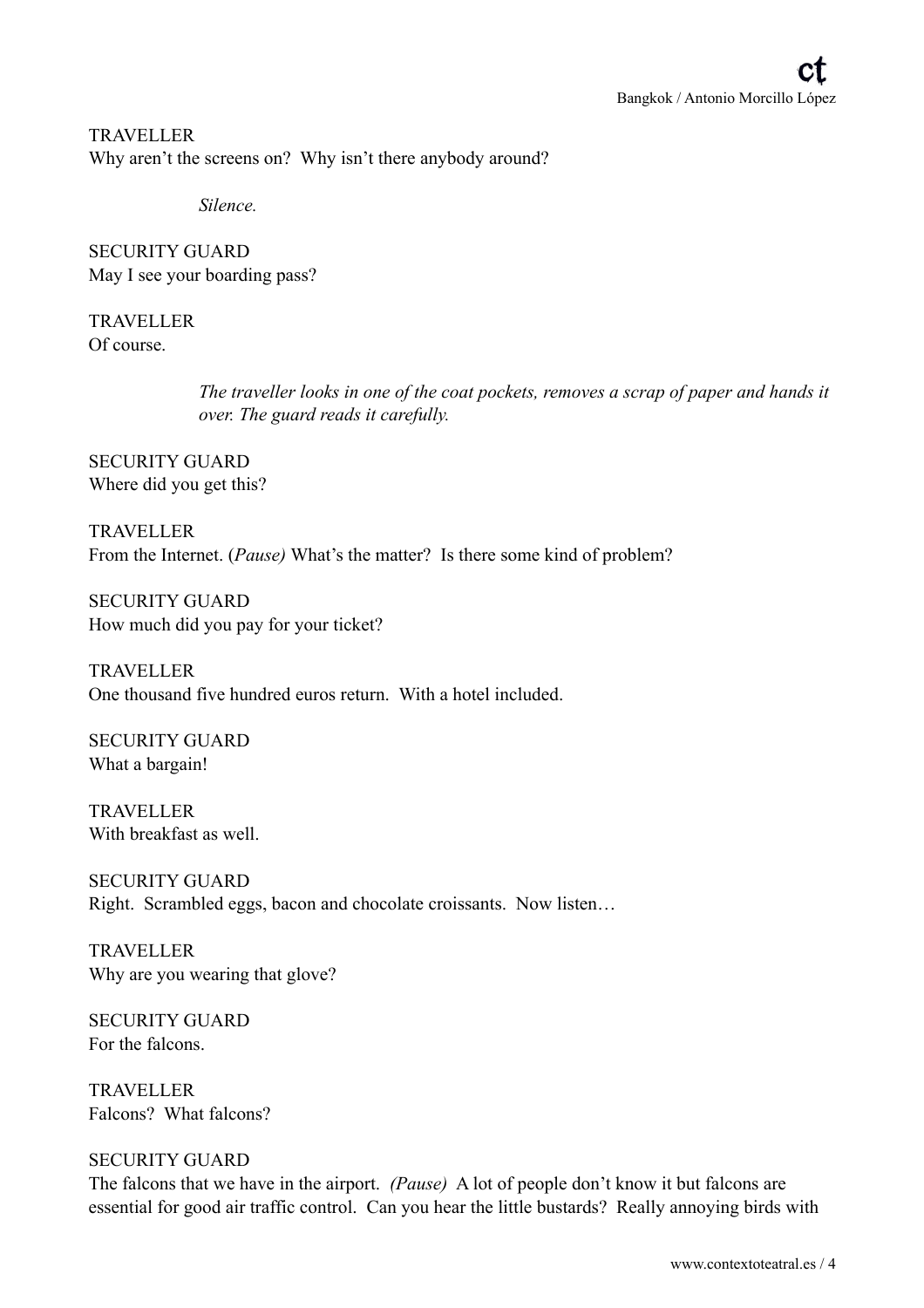black and white necks? The little bustards get into the plane engines and can cause a disaster. They fly like this. *(He extends his arms and imitates the flight of a bird)* flapflapflapflap.

TRAVELLER And the falcons scare them off?

SECURITY GUARD Exactly. They cost a fortune but they're worth it.

TRAVELLER So, you train them?

SECURITY GUARD That's right. I train them and look after them.

TRAVELLER Since when have security guards in airports trained falcons?

SECURITY GUARD Since when?

TRAVELLER Yes, since when?

## SECURITY GUARD

I don't know. Maybe since everything turned to shit. Since when? I couldn't tell you the exact date. 1588? 1898? Or maybe 1939. Around then.

TRAVELLER I see. Cost cutting. The economic crisis.

## SECURITY GUARD

Cost cutting, the economic crisis and a weekend course on the fundamentals of falconry. Adapt or die. I'm also in charge of the ferrets. But they're not as interesting. Before there were ten of us guarding the airport. Now it's only Wei and I left and Wei finds animals disgusting so I'm in charge of them. It seems that's the way all the Chinese are. Well, the Chinese from Wei's region anyway. China's very big. Maybe in Beijing they love ferrets, I don't know.

TRAVELLER So what do the ferrets do?

## SECURITY GUARD

The ferrets are another key to good air traffic control. All the animals that surround the airport are important, of course. But the ferrets especially because they're responsible for getting rid of the rabbits. Their burrows can wreck the runway. All the ground wiring. It's a disaster.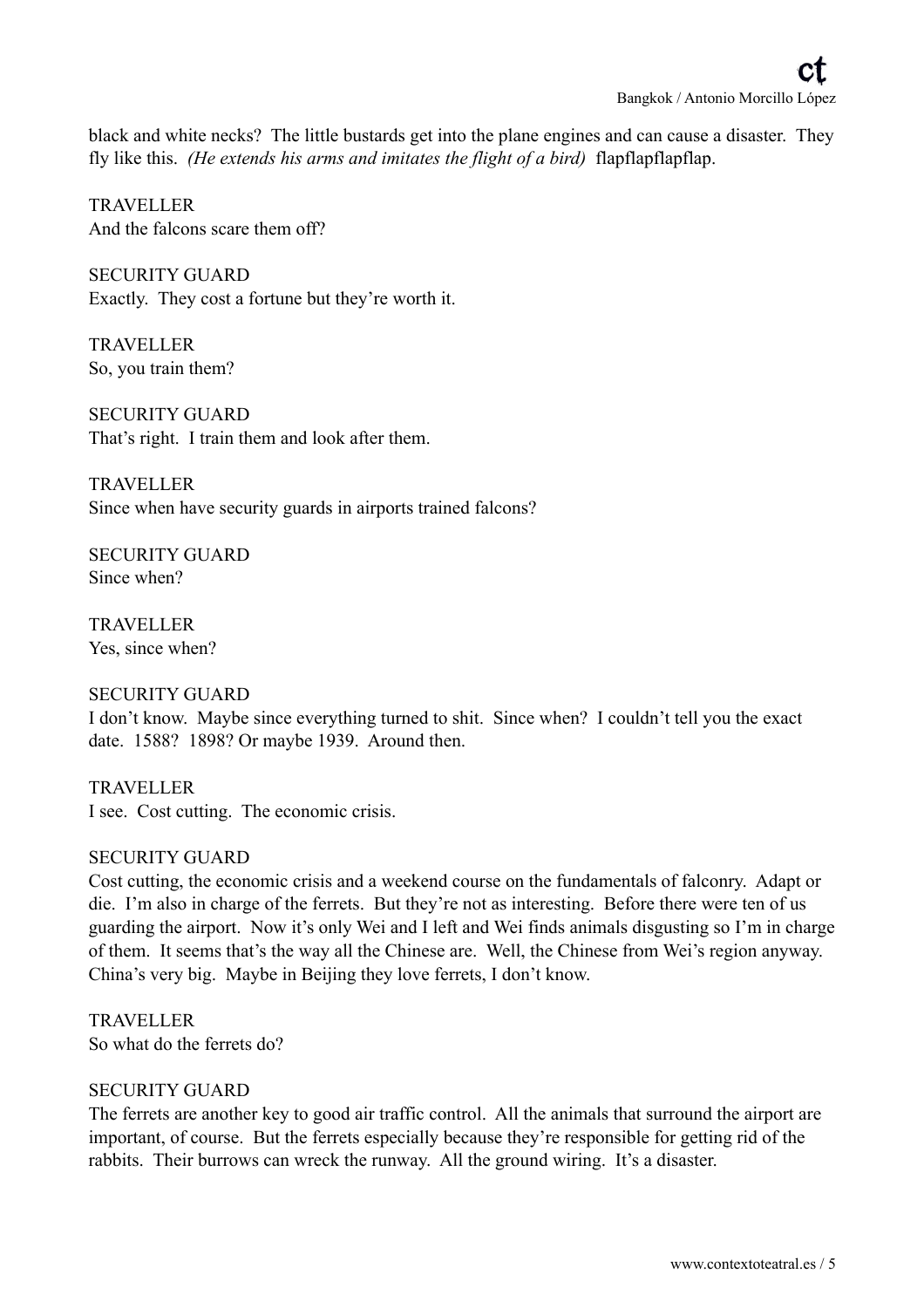TRAVELLER Another weekend course on the fundamentals of the ferret?

SECURITY GUARD You take it or leave it.

TRAVELLER And there are another fifty thousand like you waiting.

SECURITY GUARD And on top of it all you have to say thank you.

TRAVELLER This airport is a zoo.

SECURITY GUARD No. It's a long story.

TRAVELLER Listen, where are the other travellers?

SECURITY GUARD Other travellers?

## TRAVELLER

It's almost time and there's nobody at the gate. And, although you probably won't believe it, there wasn't anybody at check-in either. Nobody. I got through without any problems at all. I could have taken a bomb through. Or a gun. Nobody checked my luggage. I know there have been staff cuts and all that but couldn't they reduce the numbers of falcons and ferrets and hire someone to do the check-in?

SECURITY GUARD Good question.

TRAVELLER I'm not asking for anything out of this world.

SECURITY GUARD Absolutely not.

TRAVELLER Would you like to check my luggage?

SECURITY GUARD I'm not authorised to do that.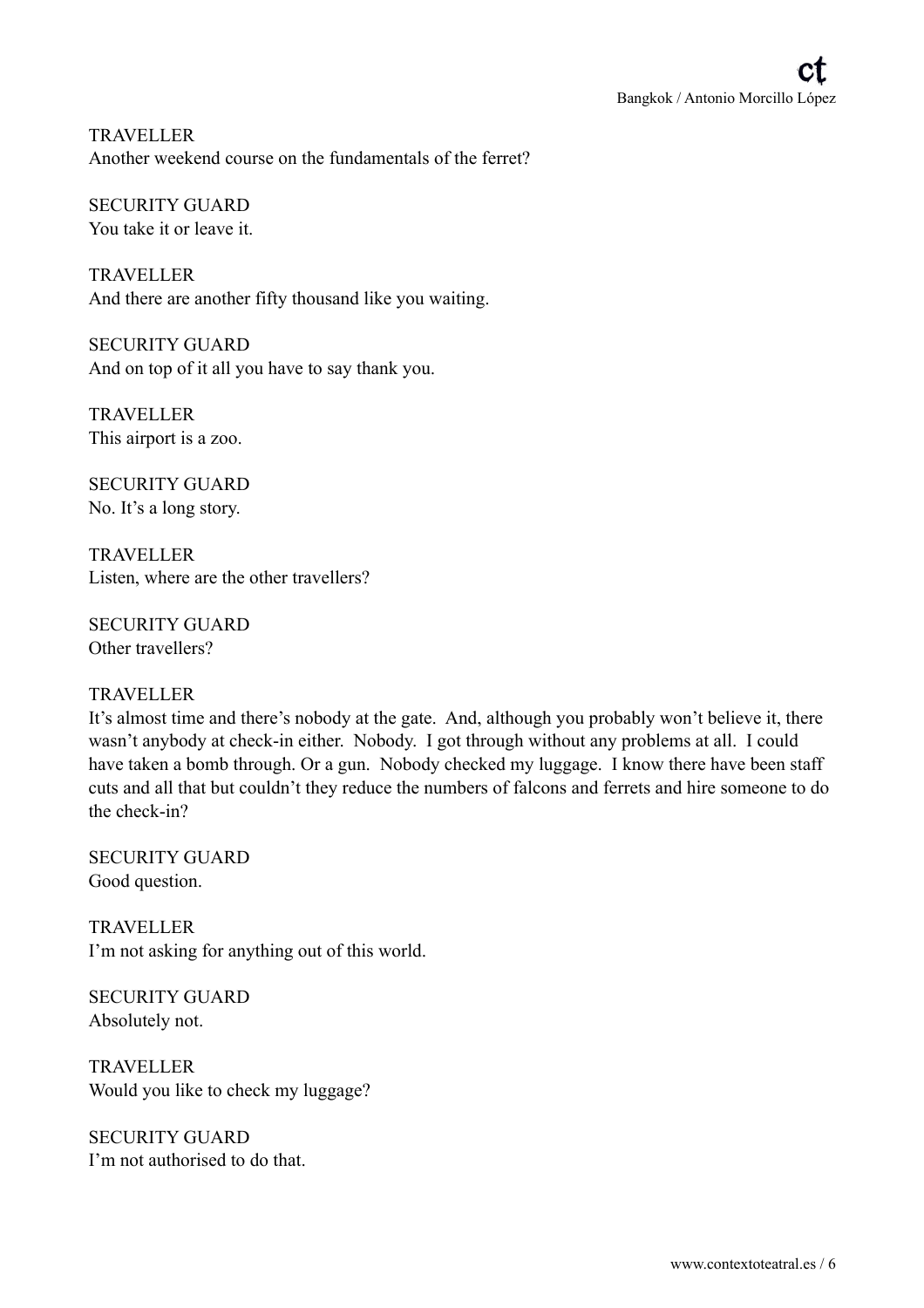TRAVELLER Do you want to frisk me?

SECURITY GUIDE I'm not authorised for that either. Sorry.

TRAVELLER All right then. That's fine. Just don't all of you complain later if the plane explodes at two thousand feet.

SECURITY GUARD I wouldn't worry about that.

TRAVELLER I hope that there are more staff in the airport in Bangkok, honestly.

SECURITY GUARD And planes.

TRAVELLER And planes. What do you mean by that?

SECURITY GUARD Take a look outside. How many planes do you see?

TRAVELLER What do you mean by planes?

SECURITY GUARD I mean those modern era devices in a cylindrical form with 2 flat extensions that come off the sides, most of the time moving at a supersonic speed around space. How many do you see?

TRAVELLER Well...I can see, at a quick glance...none...I don't see any planes around here. They must be in the hangars.

SECURITY GUARD In the hangars...where the fuck are you from? Get your things and get out of here at once. Come on.

TRAVELLER Excuse me.

SECURITY GUARD Go home. There are no planes here. The airport isn't in use.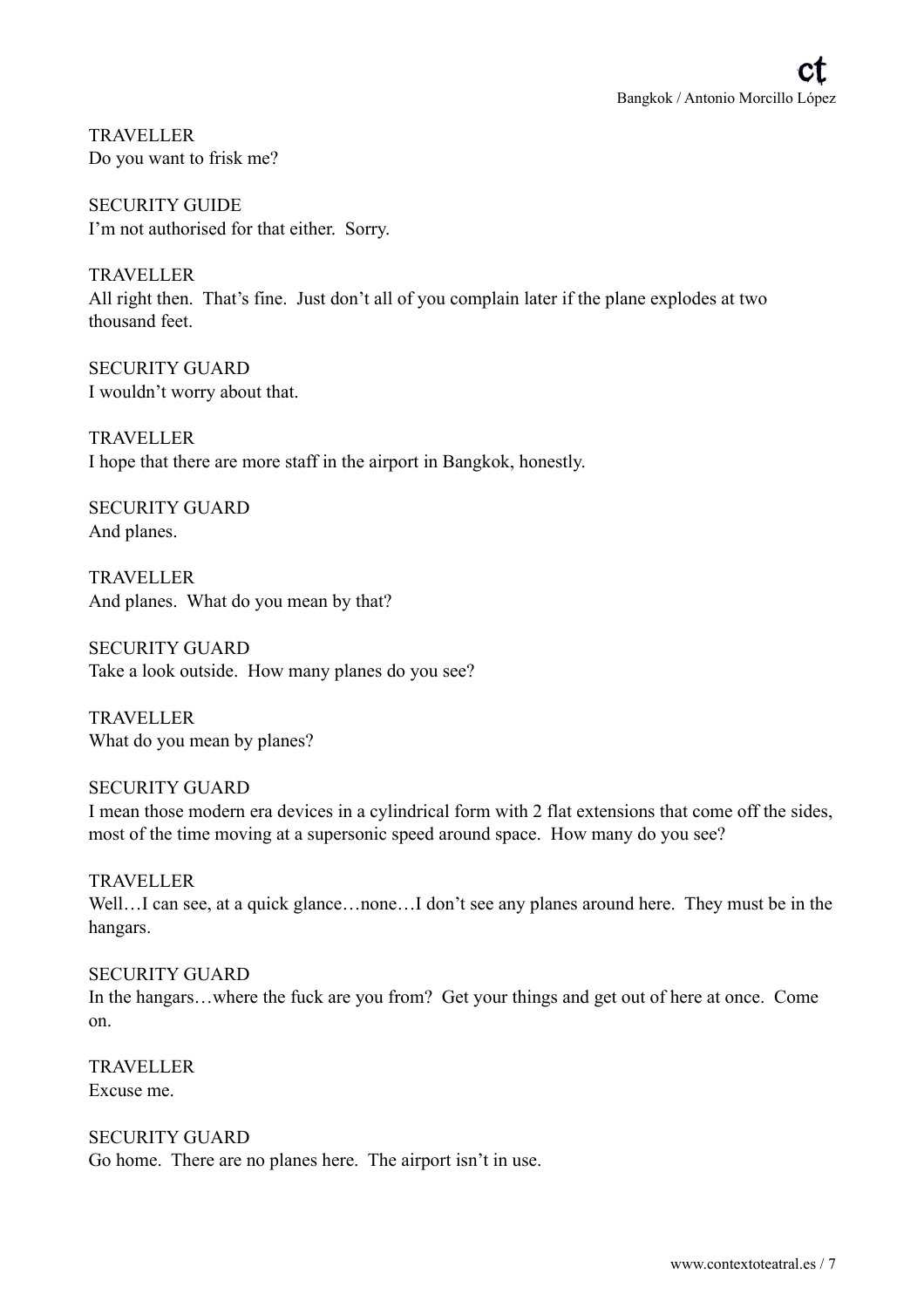TRAVELLER What about my flight?

## SECURITY GUARD

Your flight? What flight? Your flight doesn't exist. You've been swindled, sir. You've paid one thousand five hundred euros for a flight that doesn't exist leaving from an airport that has no planes.

#### *Silence.*

TRAVELLER So what do I do now?

SECURITY GUARD Very simple. You have to leave the building.

TRAVELLER I can't.

SECURITY GUARD Yes you can. Come with me please.

## TRAVELLER

Just a second, just a second...this...this isn't happening, is it? I have a ticket. A legal ticket. I have the right to travel. What about the falcons? What about the ferrets? What do you train falcons for if there really are no planes at this airport? What…what's really going on here? I want to speak to the head of Sunrisefly and be compensated somehow. Or have my flight changed. Something.

## SECURITY GUARD

Listen. The only thing that you can do in this airport is go to the bathroom. Do you want to go to the bathroom? I'll take you.

TRAVELLER No. I have to go to Bangkok.

## SECURITY GUARD

Listen, you can't go to Bangkok! You'd have to fly yourself like a falcon! And you're not a falcon! You're a poor idiot that's been fooled in the most foolish way! An old ignoramus, that's what you are! *(Silence)* Excuse me. I'm sorry. Seriously. I didn't mean to say that. It's not your fault.

TRAVELLER Yes, it is. I'm an idiot.

SECURITY GUARD No, you're not. It could happen to anyone.

TRAVELLER Really?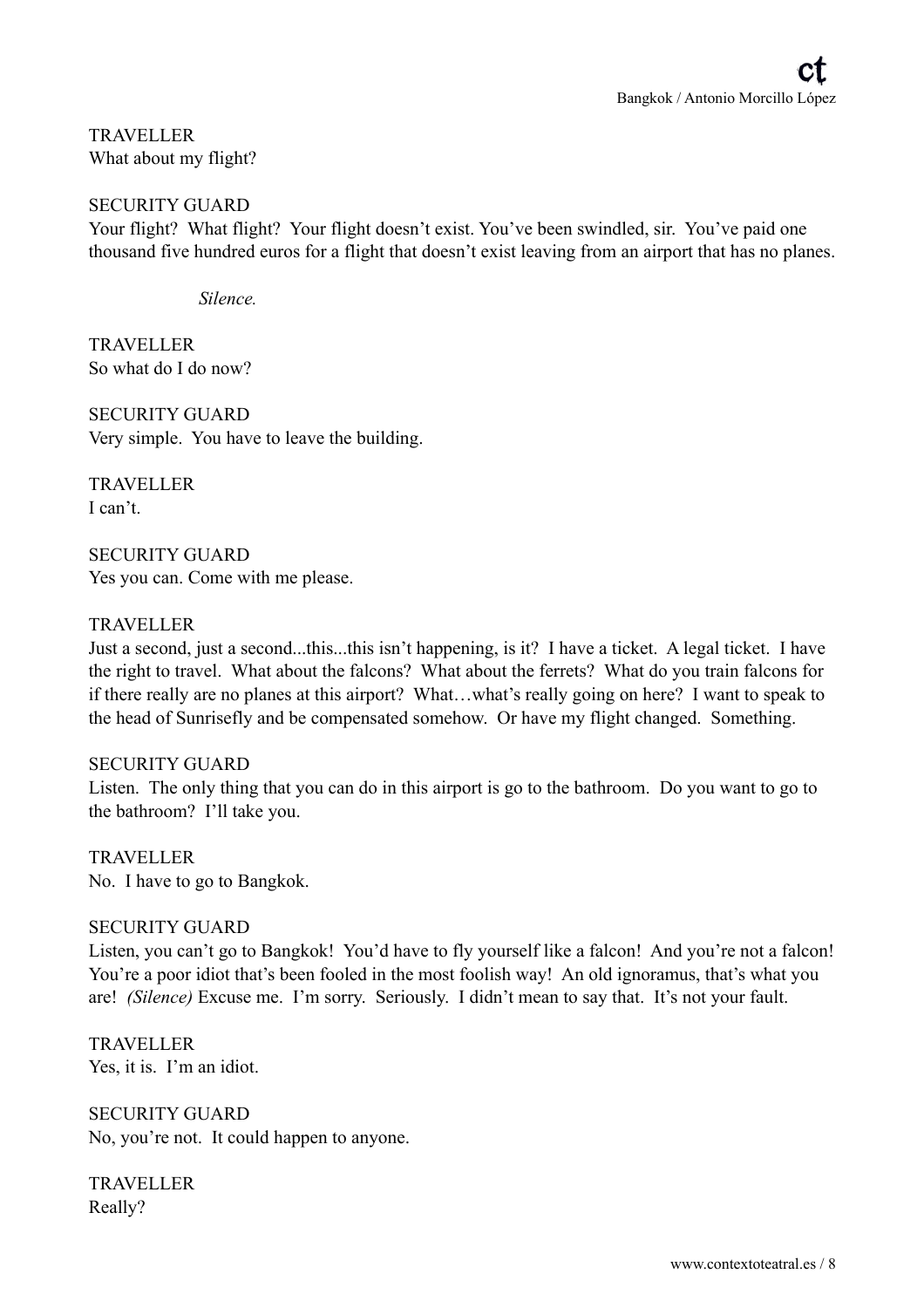## SECURITY GUARD

No. I mean yes. They take advantage of people. That's all. Those bastards don't see people, they see euros. They're sick. We live in a completely commercialised world, you know. There are no people anymore, rather collectives that generate expenses who are subjected to those who can impose taxes on them for the simple act of breathing. It's terrible. But don't you worry about it.

TRAVELLER No?

SECURITY GUARD No. Soon everything will completely change.

TRAVELLER I'll get my money back?

SECURITY GUARD I'm not talking about that.

TRAVELLER What are you talking about then?

SECURITY GUARD Soon there is going to be a substantial change in the world order.

TRAVELLER So then I'll get my money back?

SECURITY GUARD No.

TRAVELLER Then, what's in it for me if there is a substantial change in the world order?

SECURITY GUARD Nothing at the moment but think of the long term.

TRAVELLER I don't have time! I want my money now!

SECURITY GUARD I'm not talking about your money.

TRAVELLER Ah, no?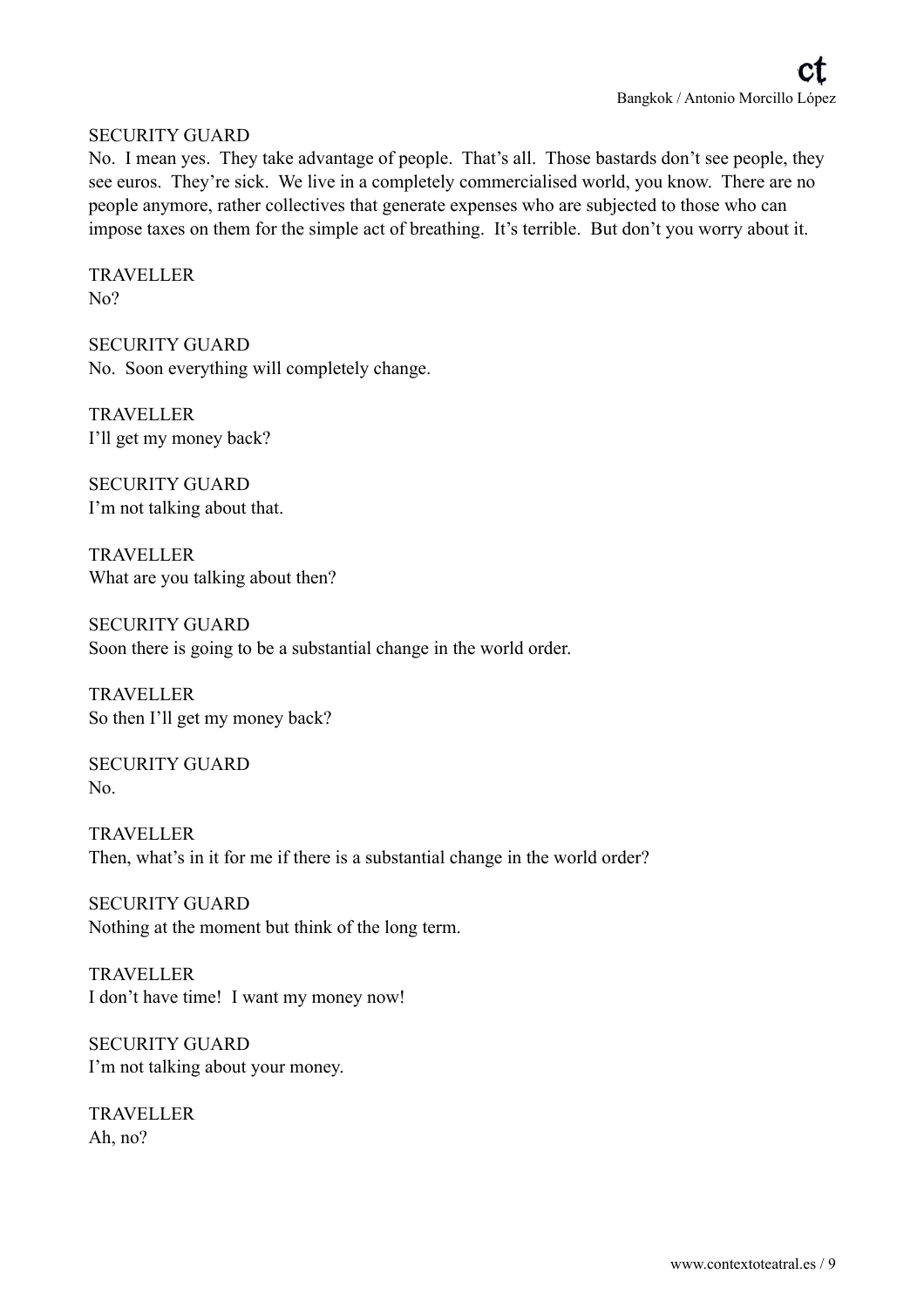SECURITY GUARD

No. I'm talking about how the ruling commercialisation of our society will make way for a new dawn based on empathy and equality for all.

TRAVELLER And that has something to do with me?

SECURITY GUARD It has something to do with all of us.

TRAVELLER Where's your boss? I want to speak to him.

SECURITY GUARD There's nobody here.

TRAVELLER Where's the Sunrisefly office? I want to speak to whoever's in charge. They sold me the ticket.

## SECURITY GUARD

I've never heard the name of that company. Here, at least, they don't have an office. And do you know why I'm so sure? Because there isn't any office of any airline here. There never has been.

TRAVELLER There's no justice.

SECURITY GUARD Not at the moment.

TRAVELLER Sons of bitches.

SECURITY GUARD Pisses you right off.

TRAVELLER Makes me want to beat them to death.

SECURITY GUARD Skin them alive.

TRAVELLER Yank their teeth out with pliers.

SECURITY GUARD Send them to hell.